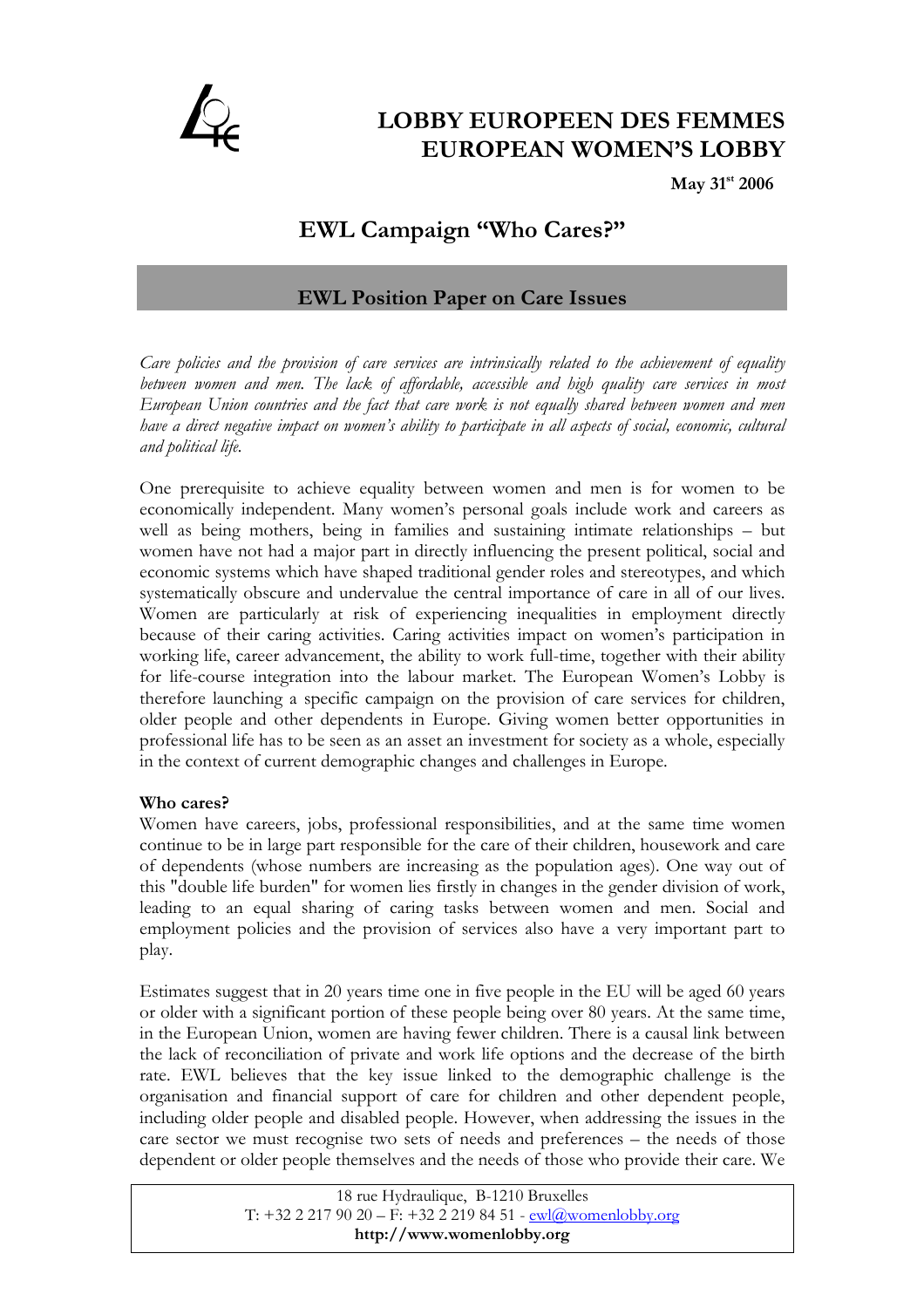must acknowledge that the bulk of care for older and dependent people at home is provided by women but also a large majority of those cared for are women. It is essential that the rights of the individual are being respected in the broadest sense of the concept. Caring for others is central to the continuation of society, and caring for others, and being cared for, at different stages in our lives, is one of the central emotional experiences of our shared humanity.

The issue of care and reconciliation of work and private life has been on the European political agenda for some time**.** The importance of childcare provision is recognised in the Council Resolution on the balanced participation of women and men in private and working life<sup>[1](#page-1-0)</sup> and in the Council Recommendation of 31 March 199[2](#page-1-1) on child care<sup>2</sup>. The **European Council of Barcelona** affirmed in 2002 that "*Member States should remove disincentives for female labour force participation and strive, in line with national patterns of provision, to provide childcare by 2010 to at least 90% of children between 3 years old and the mandatory school age and at least 33% of children under 3 years of age*", yet five years later, these targets have not yet been reached and disparities still exist between Member States and between regions within Member States.

 In its **Green paper "Confronting demographic changes: a new solidarity between**  generations,"<sup>[3](#page-1-2)</sup> the European Commission recognises that the issue of care constitutes a major challenge to respond to demographic changes. The 2006 **Report from the European Commission on equality between women and men** exposed the difficult situation women face in relation to the European Labour market and called for "*A renewed commitment (…) to deliver accessible, affordable and good quality care facilities for children and other dependents".* In the refocused Lisbon Strategy Growth and Jobs agenda the **Integrated Guidelines for Growth and Jobs (2005-2008)**, Guideline 18 states "Promote a life-cycle approach to work" and among other items, calls for the *"better reconciliation of work and private life and the provision of accessible and affordable childcare facilities and care for dependents"*. Furthermore, by endorsing the **European Pact for Gender Equality** at the European Spring Council 2006, the Member States have committed to measures which include: achievement of the objectives set at the European Council in Barcelona in March 2002 on the provision of childcare facilities; improvement of the provision of care facilities for other dependents; and the promotion of parental leave for both women and men.

The **Commission's Roadmap for equality between women and men (2006-2010)** highlights the importance of reconciliation of work and private life and calls for flexible working arrangements for both women and men, increasing care services and better reconciliation polices for both women and men. Furthermore, the Commission will present in 2006 a Communication on Demography addressing the issue of reconciliation of private and working life.

#### **The provision of care services in the European Union**

Policies that support the reconciliation of work and private life differ considerably, with every country having its own unique constellation of care services, leave facilities, flexible working-time arrangements and financial allowances.

 $\overline{a}$ 

<span id="page-1-0"></span><sup>1 2000/</sup>C 218/02

<span id="page-1-1"></span><sup>2 92/241/</sup>EEC

<span id="page-1-2"></span><sup>3</sup> COM (2005) 94 final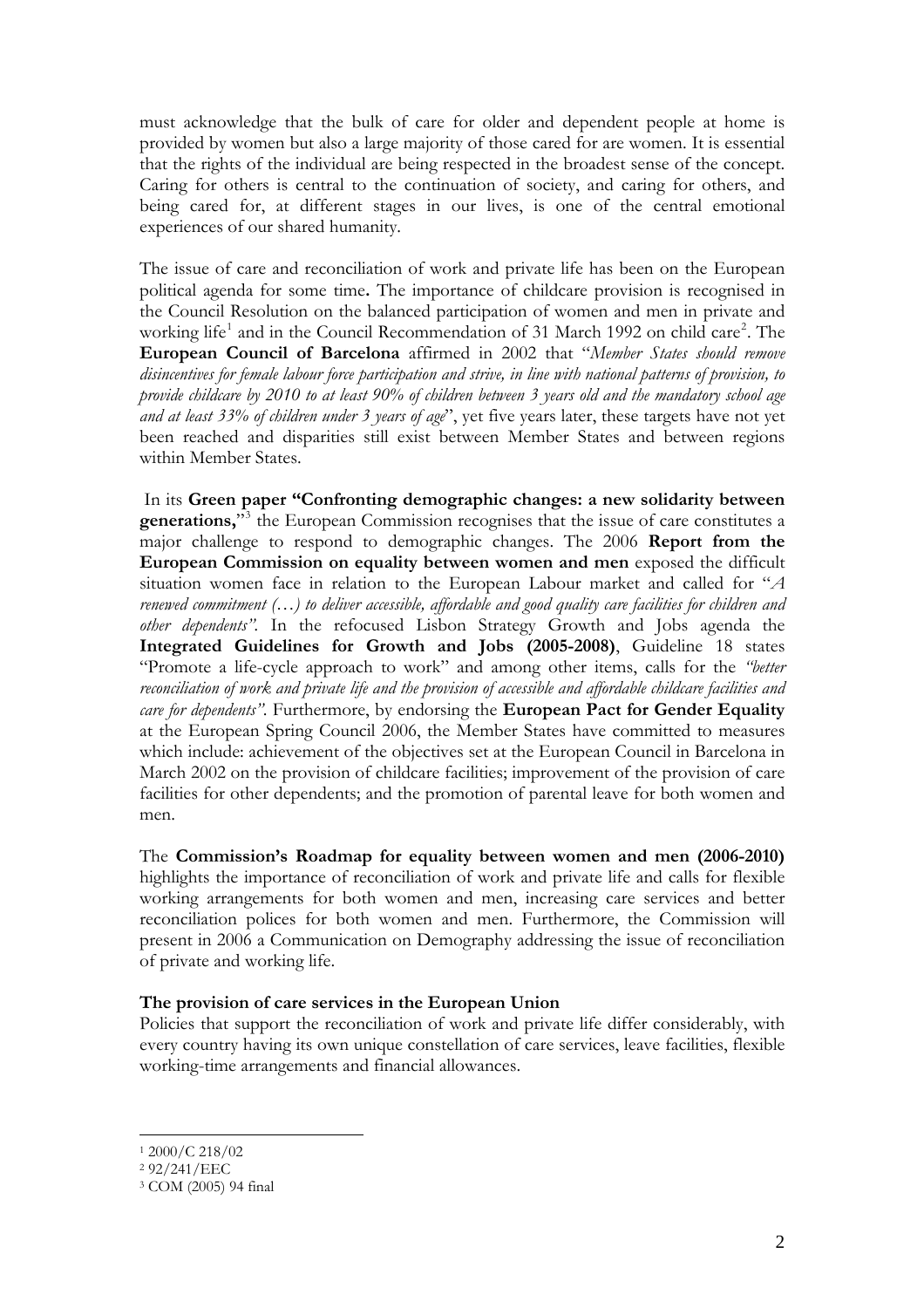Within Europe, only a minority of countries have achieved (so far) a continuity of public responsibility for childcare, addressing children from birth to 10 years. While childcare services for preschoolers from 3 to 6 are often available, there is still a, sometimes, dramatic gap when it comes to services for the 0 to 3 years old children. In a number of countries, systems of reliable full day school-care, including care during school holidays, is missing. Without sufficient coverage for children younger and older than the usual coverage age of 3 to 6, there is a clear deficit of possibilities for parents to plan for their respective balance of work and private life tasks.

The data on care of dependents is scarce and there is a critical lack of provision for the care of older people especially those requiring constant aid, either at home or in institutions. A very similar situation is true for care for other dependents in terms of the lack of data and adequate care services. The responsibility of care is often left to the family and overall it is women who are responsible for this care.

# **The EWL care campaign "Who Cares?"**

At the EWL Board of Administration meeting in May 2006, the European Women's Lobby officially launched its "Who Cares?" campaign. This campaign focuses on the provision of affordable, accessible and high quality care services for all dependents, available to all women and men whatever their financial situation. During the EWL Care Campaign there will be an **e-petition** launched on the EWL website. The EWL General Assembly Seminar of October 2006 will also be dedicated to the issue of care where a Manifesto on Care will be adopted. This **Manifesto on Care** will then be used as the key EWL reference document up to the European Spring Council 2007.

#### **Themes of the EWL Care Campaign:**

- I. Who Cares? Gender Stereotypes and Care
- II. The Economics of Care: Provision of Affordable Care Services
- III. Quality Work and Quality Care Services: Care and the Labour Market
- IV. Who Cares? The Case of Domestic Migrant Care Workers
- V. European Union Policies and Care

Each section of this paper is comprised of: 1) a general analysis of a theme; and 2) EWL recommendations to address the issues raised. These recommendations reflect the priorities of the EWL membership and offer some important elements that can be built upon for future care policies.

## **I. Who Cares? Gender Stereotypes and Care**

Traditional gender roles and stereotypes continue to have a strong influence on the division of labour between women and men at home, in the workplace and in society at large, and tend to continue a vicious circle of obstacles to achieving gender equality. The 2006 European Commission Report on equality between women and men recognises this and states *"Decisive action should be taken to fight sexist stereotypes and to encourage men to take up their responsibilities in the domestic and family sphere".*

In the past three decades, women's employment rates have increased significantly and faster than men's, but not equally in all sectors and occupations. **Women tend to be over represented in specific areas of activity related to traditional gender roles**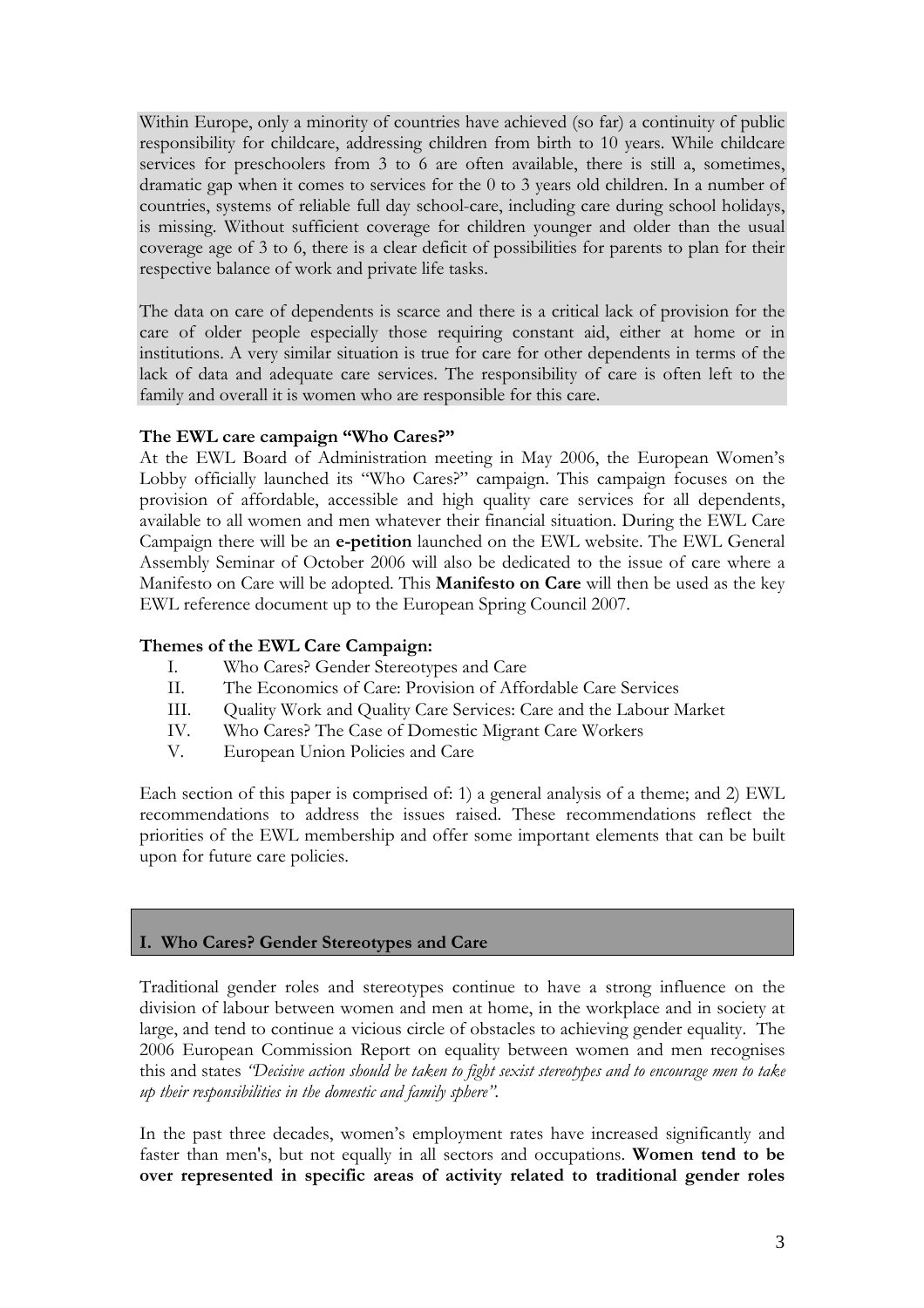such as care, education, cleaning, retail etc., and to be underrepresented at higher levels of management.

**Women** have historically been **assigned the main responsibilities for care and domestic work** and still carry most of it today, while men have been working outside the home defined as the "breadwinners" for the family. This distinction has been underpinned by gender stereotypes, religious beliefs and traditions and by conservative education, but also by public policies. For example, statistics indicate that women stop working, at least for some time, after giving birth and they basically raise the children alone during the first year(s), since men tend to work even more when they have small children.

A culture where both **women and men** are **equally considered as carers and as actors in the paid economy** must be promoted. In order to achieve an equal sharing of care and domestic tasks, men's responsibility for the care and rearing of their children must be reinforced through public policies and the fight against gender stereotypes on all fronts.

Education and gender stereotypes are obviously inter-linked, in particular, childcare facilities and early childhood education play a strong role in establishing societal norms. The **elimination of stereotypes about gender roles in the home, including domestic work should be encouraged in the media, education material, toys etc**. Research on the influence of gender stereotypes and how to counteract them should be promoted and publicised.

The media are also powerful producers of symbolic norms and values and play an important role in the socialisation of individuals. Common characteristics can be noticed in the way women and men are portrayed in the media, which reinforces gender stereotypes. **Media content doesn't reflect the diversity of women and conveys certain socio-cultural, male centred values** that constitute an **obstacle for women and men to break with traditional gender roles.** 

## **EWL Recommendations Concerning Gender Stereotypes and Care:**

- 1) Implement **national and European youth policies** and programmes that especially **address the needs of girls and young women, that promote media literacy and a critical attitude towards representations of gender in the media (and their role in perpetuation gender inequality) and that increase sensitivity to and understanding of the inequalities and stereotypes** that constrain the opportunities and choices of both girls and boys.
- 2) **Promote gender equality in schools at all levels of education**, towards pupils, teachers and parents as well as in educational materials, pedagogical methodologies and formal and informal school cultures (for example, in terms of pupils' access to resources and space within the school). As part of this, promote gender equality in career advice and orientation, encouraging pupils (as well as parents and teachers) to question the traditional stereotypical classification of some occupations, tasks and areas of knowledge as "masculine" and others (including caring) as "feminine".
- 3) **Develop non-formal education, concrete training and life-long learning in relation to gender equality** through: citizenship education; media literacy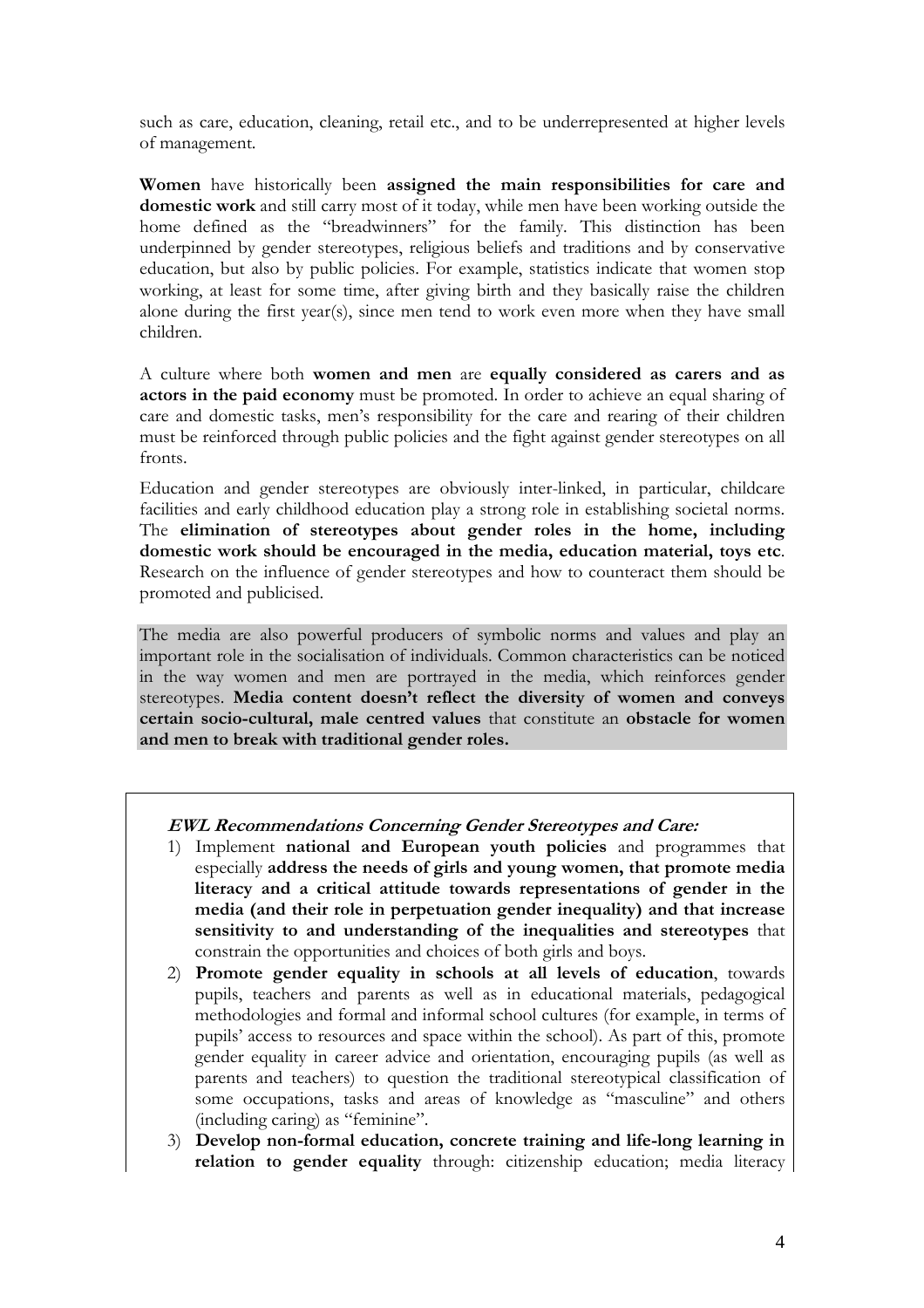education and leadership training for women and girls. It is also necessary to financially support NGOs doing this kind of work.

4) **Decisive policy action** at Member State and European level needs to be taken to **fight sexist stereotypes and to encourage men to take up their caring and domestic responsibilities**. As part of this, ensure that reconciliation of work and private life policies do not solely focus on the need for women to balance their work and private life commitments, but also pay particular attention to men taking up their caring and domestic task responsibilities.

## **II. The Economics of Care: Provision of Affordable Care Services**

#### **1. The costs of care provision today**

In the prevailing view of the economy, care and welfare work, domestic and community work, which are still performed predominantly by women, are discounted as nonproductive. Care work is remunerated poorly or not at all, even though it secures the foundations of society and creates human and social capital. Value is given in the economy only to remunerated employment that is geared toward the traditional male career model (full-time and non-stop employment). The diverse care-related activities of women must be made visible, recognised for their importance to society.

## **2. The provision of affordable, accessible and high quality care services**

 Affordable good quality care structures for children, older people and other dependents must be central elements of an EU social model and should be provided in the public sector and be affordable to all those who need them.

**Childcare:** There is only limited analysis on the public money spent on childcare services and on the most optimal distribution of childcare costs between government, employers and individual parents. In addition, part of the cost is invisible as care is often carried out by immigrant or retired women, mainly in the context of undeclared work in the home. Evidence suggests that in most Member States childcare services are not freely accessible for children ages 0 to 3 years. In many Member States parents often pay an incomerelated fee, which on average, amounts to 25-35% of childcare costs. Pre-school facilities on the other hand, are in most countries widely accessible and free of cost because they are integrated in the educational system.**[4](#page-4-0)**

**Care for older and dependent people:** A significant proportion of care for older and dependent people is carried out unpaid by family and peer support. Innovative measures are needed to help family and peer support such as intermediate flexible support adapted to the person's needs, training to both carers and older persons to prevent dependency; respite care, intermediate structures to care for older people coming out of hospital, and emergency support for the dependent. Of course family members do want to help but they should not be overburdened. Choice should be given to both families and the older persons to decide who will care for them. But as the demand for care, both inside and

<span id="page-4-0"></span> $\overline{a}$ <sup>4</sup> Reconciliation of work and private life: A comparative review of thirty European countries. EU Expert Group on Gender, Social Inclusion and Employment. European Communities, 2005, page 80.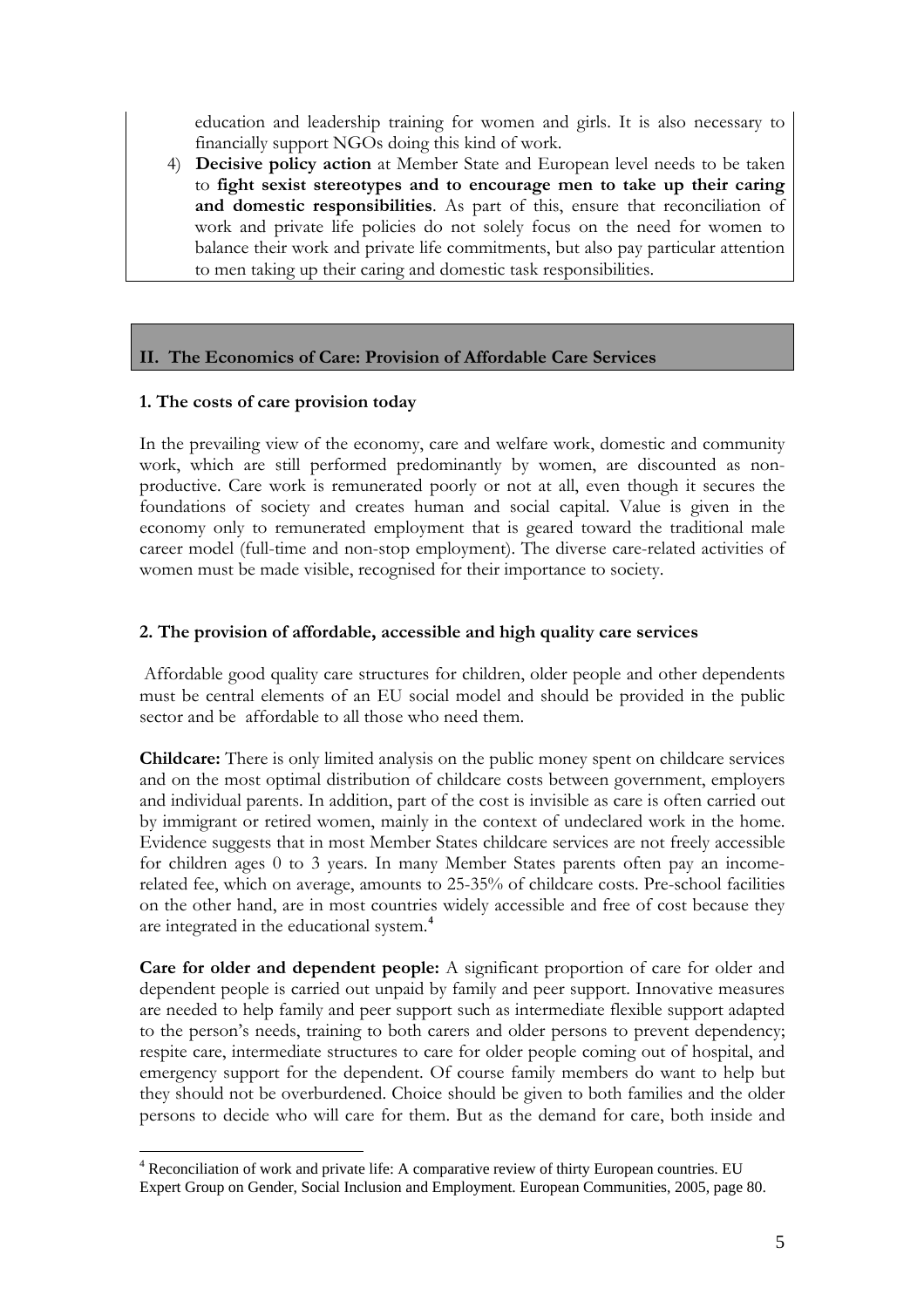outside the family is going to increase, it is necessary to develop policies that support both formal and informal carers. **By pooling and coordinating services, and adapting the environment to ensure support of a social network including support of local communities around the older or dependent person, it is possible to develop good quality and affordable care.** 

# **3. Care: a public service**

Government policies that provide care services for children and dependents are an important factor in women's and men's capacity to manage the different demands between workplace and care giving activities. Without subsidised care services, care providers, particularly women, either struggle to meet costs from their own financial means, or withdraw from the labour market for indefinite periods of time to care for their children and dependents privately.

The full commitment of EU Member States in the organisation and financial support of care for dependent people is therefore very important. For this reason, European governments must recognise their responsibility and take an active part in organising and financing the increased care needs in society.

Member State and EU subsidisation of childcare and other care services contribute to ensure equal access for all, regardless of household income, to quality care. Subsidisation of care also supports the development of regulated high quality and accessible childcare, eldercare and care for dependents sectors. The provision of care facilities will also help to facilitate a reduction in women's poverty, child poverty, and elder poverty through enabling employment and work/life balance.

Member States must commit sufficient money and resources to providing care services and to make possible the full realisation of reconciliation of work and private life policies. Strong political will must be fully supported by the introduction of legislation, programmes and resources including budgets for the effective implementation of such measures.

## **4. Employers' and trades unions involvement in the provision of care services**

Caring for all dependents is a responsibility for society as a whole, hence all actors, including employers have a role to play in this area. Governments must take responsibility in ensuring public provision of affordable, high quality and accessible care service, and the potentials of the private sector should be developed as appropriate. Companies/employers can contribute to the reconciliation of work and private life in two different ways; through the development of facilities which ease the burden of caring tasks or by giving employees the flexibility to adjust their work in line with their caring responsibilities. Based on these approaches, **five types of work-private life arrangements** can be distinguished: **flexible work arrangements** (part-time work, flexitime arrangements, job sharing, working at home); **leave from work for private reasons** (extra statutory maternity leave, parental leave, paternity leave, leave for family reasons incl. care for older people, career break scheme); **childcare arrangements** (workplace nursery, contracted childcare places, childminding, childcare resource and referral, financial assistance, holiday play schemes/summer camps); and the **provision of training and information** (work-private life management training, employees counselling/assistance, work-private life co-ordinator, research on employees needs,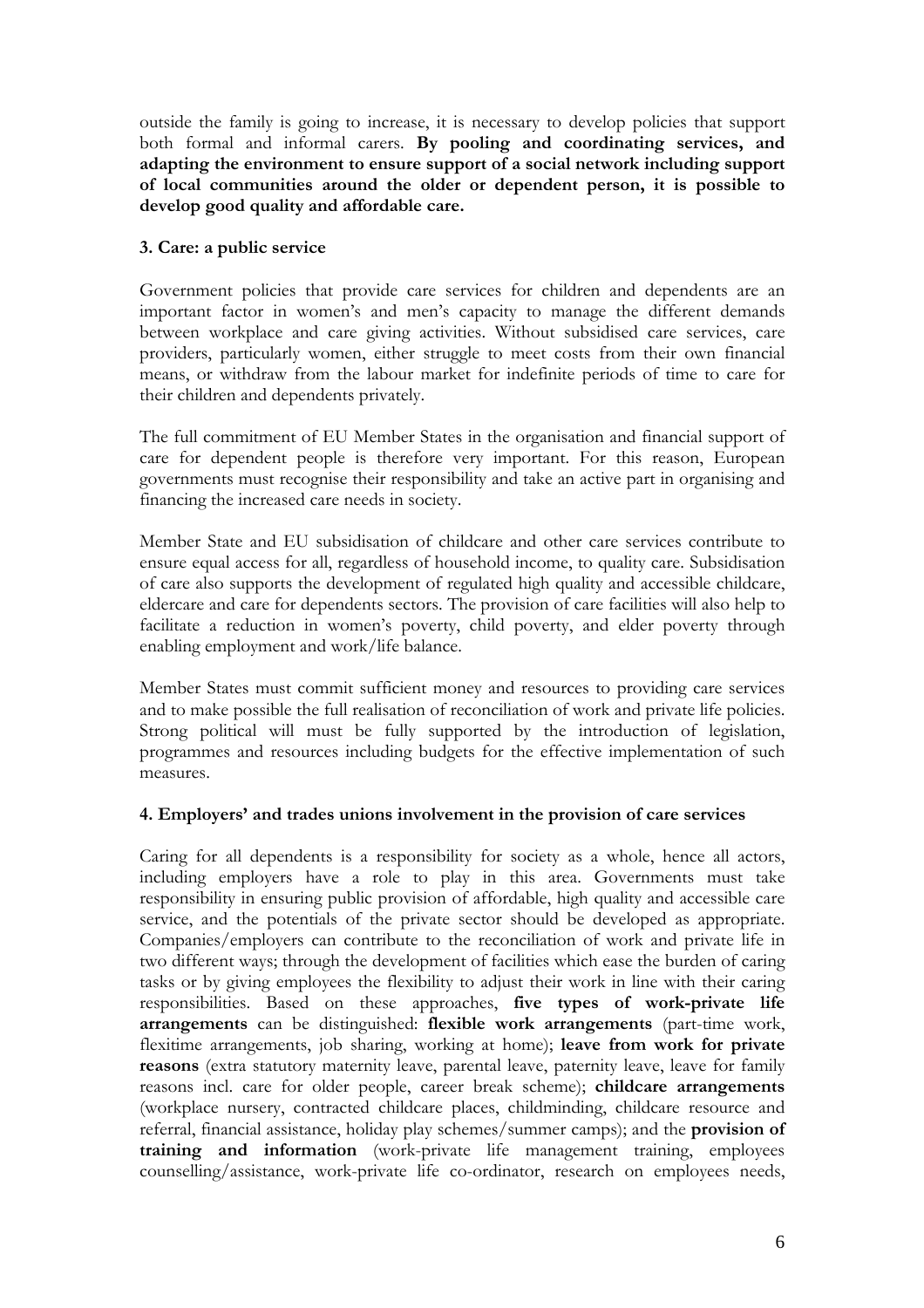financial contributions) and **tax reduction for enterprises which provide for quality care arrangements and services**. In practice, however, the role of the employer in most European countries is rather limited with regard to the provision of care services and leave arrangements. The few exceptions refer to large companies and companies in the public domain.

Social partners and enterprises across the EU have found numerous ways of supporting workers' efforts to find a good work-life balance. The tools used have varied greatly from enterprise to enterprise and from individual to individual. These policies are often reviewed and adapted to respond effectively to changing workers and companies needs. For example, jointly approaching public authorities to develop instruments that help increase the availability of accessible and affordable child care facilities of good quality and seeking innovative ways of providing essential private household or caring services. Examples of practical tools to do so include: Attracting on site services such as travel office, shops, bank and insurance offices etc; Sponsoring child care centres or providing an allowance covering part of the nursery costs to parents; or by Creating funds by collective agreements or other means to "mutualise" the costs of maternity or parental leave allowances helps to ensure that women no longer represent a more costly source of labour than men.<sup>[5](#page-6-0)</sup>

**EWL Recommendations concerning the Economics of Care: Provision of Affordable Care Services:** 

- **1) Renewal of commitment** by Member States to **achieve the Barcelona childcare targets.**
- 2) **Guarantee appropriate and sustainable public funding for quality care services** that includes:
- Providing dependent care as part of public social protection systems.
- **Costs** the costs for access or to benefit where the persons concerned are required to contribute financially – must be **affordable for all women and men** and, where appropriate, the Member States must provide appropriate financial aid to the most disadvantaged people.
- **Provision of public subsidised childcare facilities**.
- 3) Develop **innovative measures to help family carers and peer support** as much as possible; such as training to both carers and older persons to prevent dependency.
- 4) **Employers and Trade Unions should be engaged in negotiations** both with regard to the length of the provisions (maternity, paternity, parental leave) and to the level of payment and the flexibility in how the leave can be taken.
- 5) Future European policy **developments in the area of Social Services must recognise the specificity of social services, especially care services** and the vital role they play for society and gender equality.
- 6) **To ensure a high level of commitment, Member States should report to the European Spring Council on progress towards the full realisation of reconciliation of work and private life policies every two years.**

<span id="page-6-0"></span> $\overline{a}$ <sup>5</sup> Framework of Actions on Gender Equality of the European social partners: UNICE/UEAPME, CEEP and ETUC, 01.03.05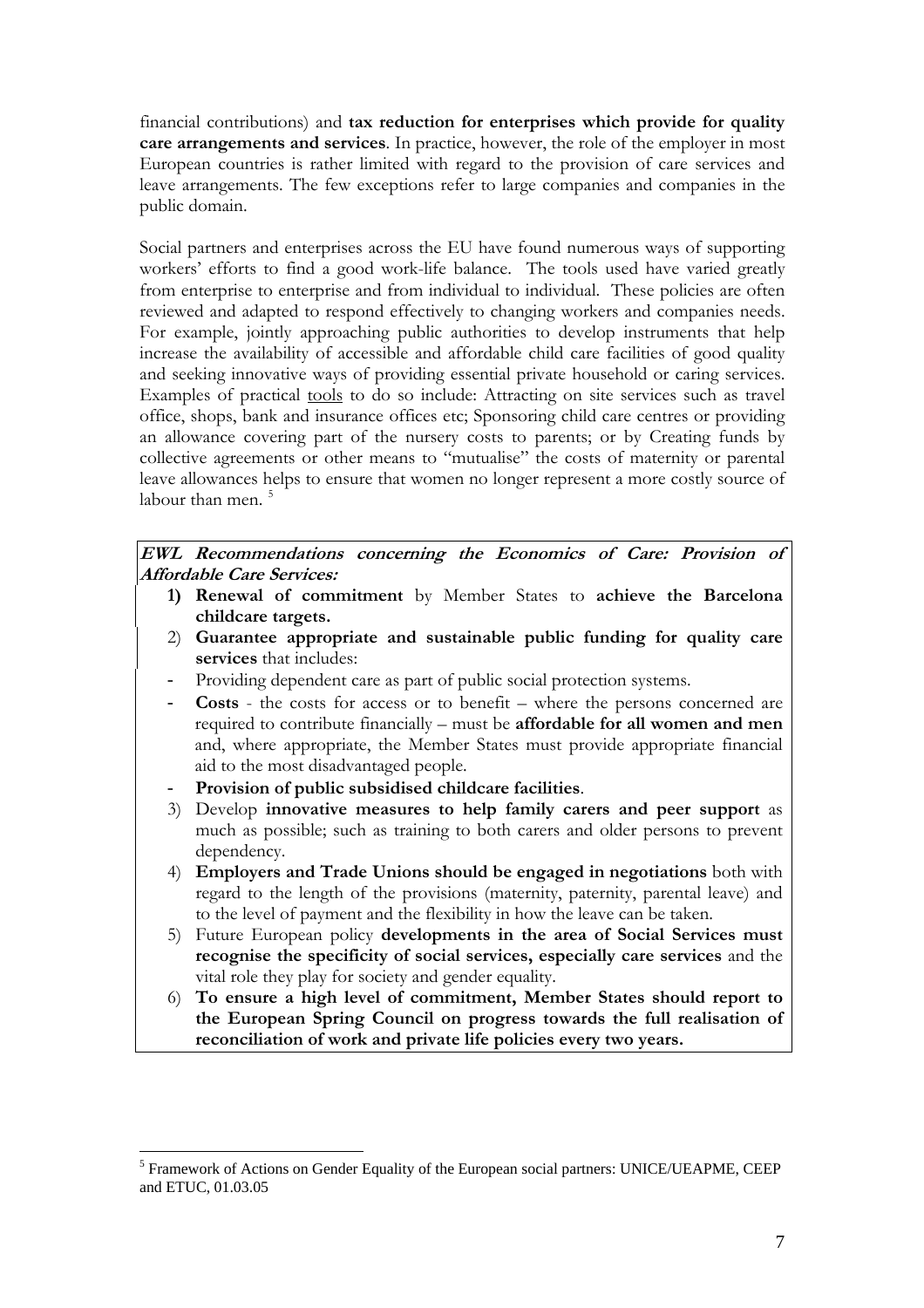# **III. Quality Work and Quality Care Services: Care and the Labour Market**

Care issues have a clear link with the position of women on the labour market in two different ways: firstly the manner in which care work is carried in society and in the private sphere impacts heavily on women's labour market engagement, secondly the care sector in employment is primarily a women's sector.

# **Quality Work:**

## **Care issues and the engagement of women in paid employment**

The increased percentage of women in employment has been one of the dominant and persistent trends in the European labour market over recent decades. The "sandwich generation" (i.e. those who have to care both for their grand-children and for their elderly parents) have particular difficulty in reconciling work and these increasing caring duties. Many women respond to the competing demands of employment and child rearing and elder/dependent care by engaging in intermittent employment or reducedhour and precarious work. Although these employment choices may help women accommodate multiple-role demands in the short term, they also reduce their employment and career opportunities, wages and social/pensions benefits in both the short and the long-term.

## **The Care Employment Sector**

Care work with older people, care work with children and care work with adults with disabilities form three very distinct care professions, which are mostly occupied by women. The care worker is usually low paid with constrained career prospects vertically and horizontally. The work is often very demanding both mentally and physically and the material conditions are often poor. Moreover, the care sector faces particular barriers because 'caring' is often seen as something that 'comes naturally' – particularly to women – paid care work is assumed to be of low value with low skill levels required: hence poor training, pay and other conditions. It is difficult to attract men to work in the care sector, which contributes further to the segregation and low valuing by society of the sector.

With the EU's current policy focus on the creation of more and better quality jobs, the care sector is an important area where this could be achieved. There is a move to increase the **professionalisation of the care workforce**, via better training and clearer accreditation, and the provision of a more extensive skills base, including education and counselling. A new environment for training and qualifications in the care sector is emerging – focused on service users, codes of practice and conduct, registration, national minimum standards, best practice and performance measures. The care sector falls within the ambit of four or five EU policy domains, so coordination of policy and activity is therefore necessary.

## **Household services:**

Household services are those services provided by public or private organisations or the third sector that substituted unwaged work traditionally carried out in the home with paid work from a household services worker. **Household services cover five fields: childcare, eldercare, domestic cleaning, home maintenance and catering.** There has been an increase in the number of services and jobs in the household services sector. Childcare is a sub-sector in which employment growth is most evident but in several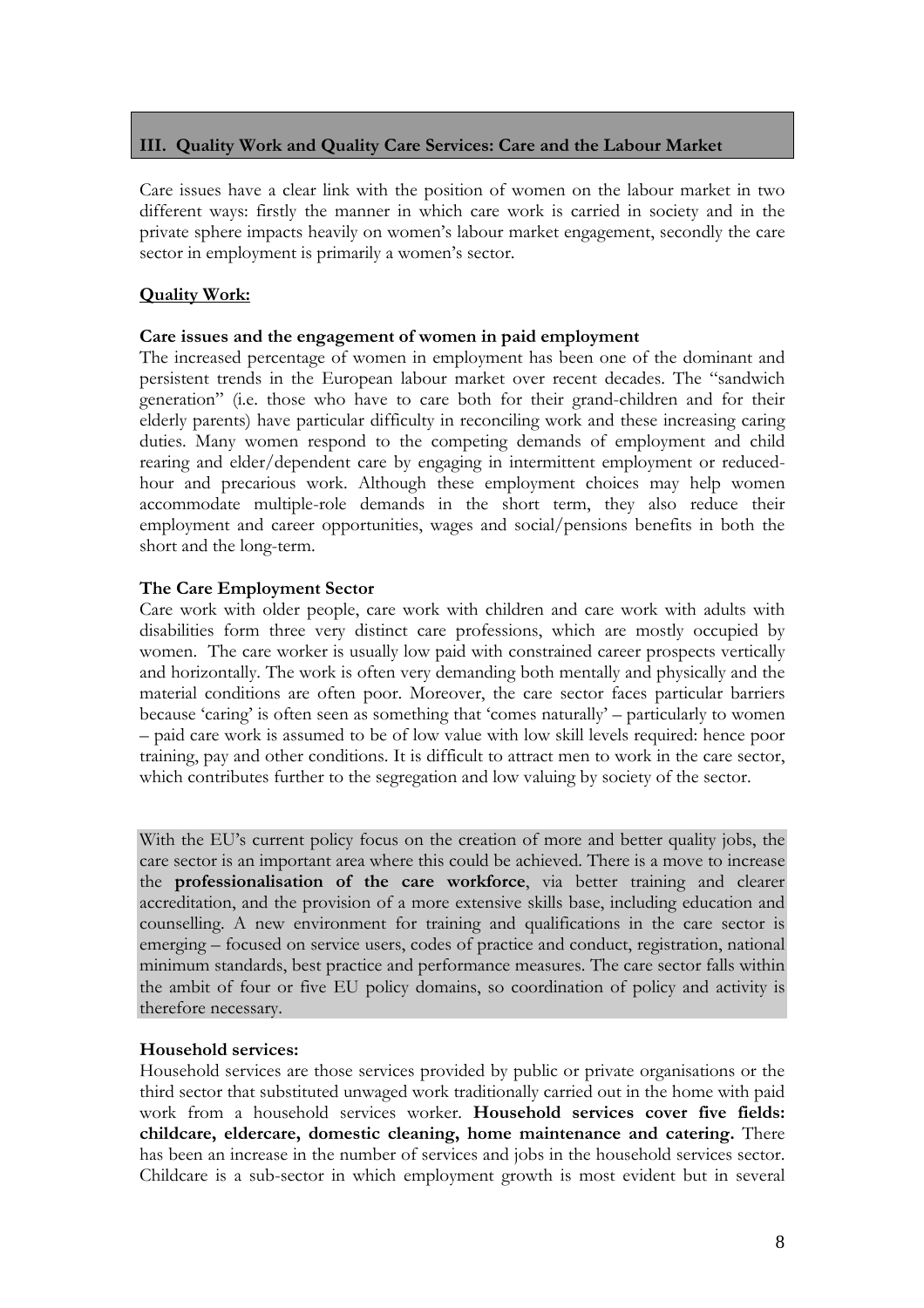countries there is also a significant increase in eldercare and domestic cleaning. Many household services jobs are undeclared work. Part-time working is very common in household services: given the low hourly wages, workers tend to view this form of work as a limitation rather than a choice. Household services workers are predominantly women, often migrant women and promoting men's entry into the household services sector does not receive adequate attention in employment policies<sup>[6](#page-8-0)</sup>.

European policy makers are increasingly interested in the development of household services on account of its job creation potential. However, there is also a concern that unless appropriate action is taken through policy and workplace measures, the majority of jobs created will be low-skilled, poorly-paid and low-status. In addition, given that workers in household services are predominantly women, there is a serious question as to what extent these services are a factor in balancing the division of household and care giving responsibilities between the sexes. How can the balance be shifting if it is still women who continue to be responsible for caring and domestic tasks?

# **Quality Care:**

 $\overline{a}$ 

**Care for older and dependent people:** Substantial services must be provided to meet continually growing needs, especially services to support people with special needs in their homes should they so wish. This will necessitate not only the availability of enough qualified personnel, but also the development of cooperation, coordination and synergies between such services, as well as, where appropriate, between different sectors of care

The successful and respectful care of dependent women and men calls for a wideranging process of participation. The participation of the dependent persons concerned, or of their representatives where they are not capable of representing themselves, in decision-making regarding not only measures concerning them personally, but also their conditions of life and existence.

The majority of people in residential/nursing home care are older women. Older women are not homogeneous and their different needs must be taken into account. The idea of individuality is often lost in residential care. It is therefore essential to ensure older people's rights to self-determination, autonomy and informed choice in a safe, secure and attractive environment, independent of their financial circumstances.

**Care for children:** Childcare services that provide quality developmental supports for children will enhance their social, emotional and cognitive development. There are a diversity of services in the childcare sector such as: the existence of child minders, parent-child initiatives, informal family care, public/private nurseries (crèches) etc. However, there is a sharp division between collective professional services on the one hand and informal family care on the other hand. There is need for more services open for being used to varying intensity and according to different time patterns; more services that can be used casually from time to time; more services that are available at unconventional hours and childcare services must integrate well with the school system.

Childcare facilities should also be developed in order to meet the needs of families who have children who cannot go to 'external' childcare structures due to health related

<span id="page-8-0"></span><sup>&</sup>lt;sup>6</sup> Employment in Household Services, European Foundation for the Improvement of Living and Working Conditions, Report reference number: EF/01.02/EN, Office for Official Publications of the European Communities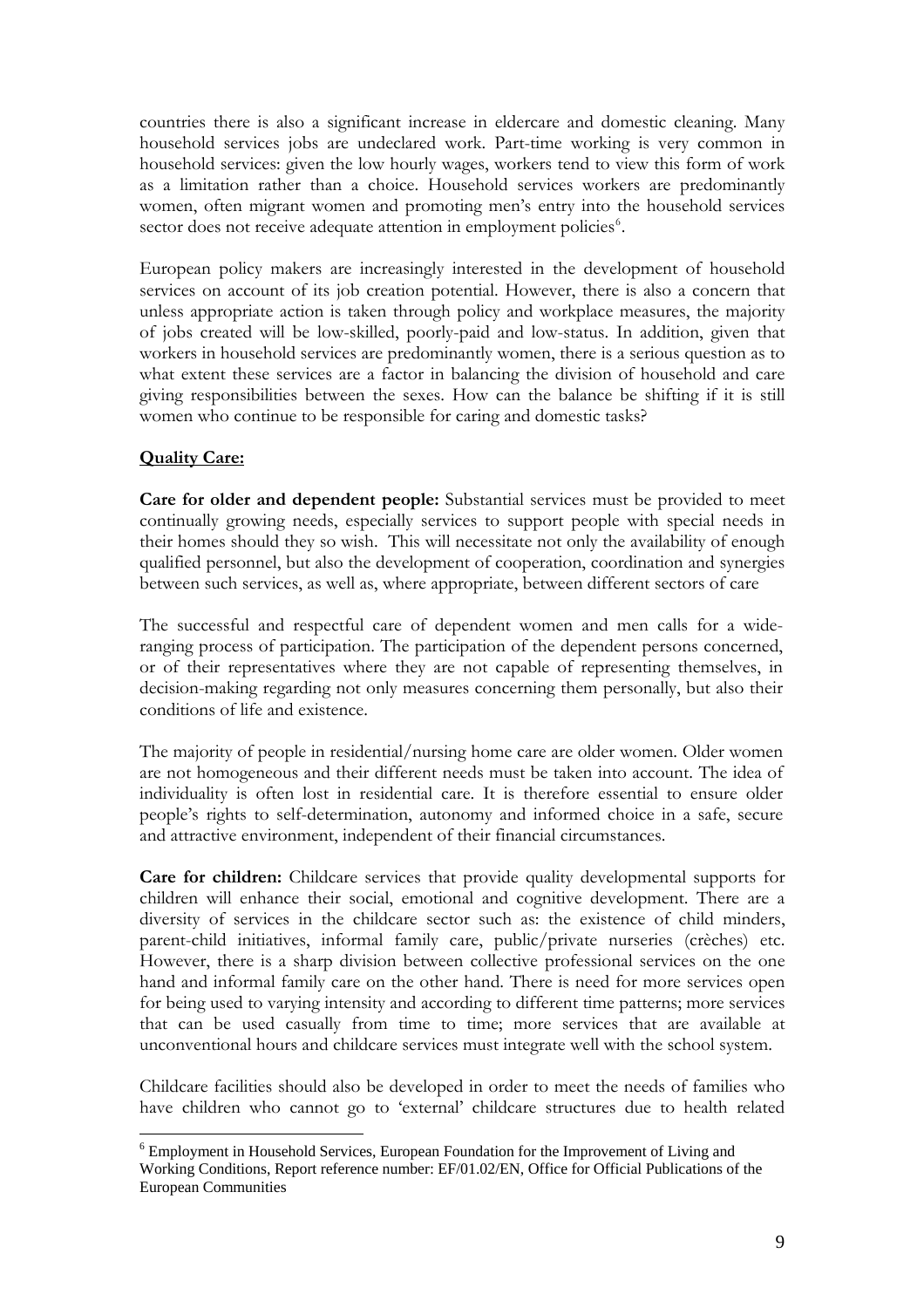problems for example. Furthermore, disabled parents, women and men, should have the right to personal assistance to the extent that both parents are able to share childcare responsibilities equally.

# **EWL Recommendations concerning Quality Work and Quality Care Services: Care and the Labour Market:**

- **1) Employment and social protection policies should include:**
- ¾ **Childcare and eldercare facilities** as well as facilities for disabled children and adults;
- ¾ **Campaigns and policies giving incentives to fathers to use their parental leave** rights should be put in place in countries where substantial legal provisions exist already.
- ¾ **Work and Employment policies targeting informal carers**: special provisions to enable women and men workers to face emergency situations such as flexible working hours and care leave, policies to compensate for impact of caring duties on professional career, etc;
- ¾ **Support and training (particularly from a gender perspective) for informal carers**, including respite care facilities;
- ¾ **Innovative and flexible care services for all dependent people** that are adapted to the needs of today's workers and citizens and to the diversity and changing needs both of the cared for person and their carers.
- **2) Household services:**
- ¾ In the context of employment creation policies, **create good quality jobs in household services** for both women and men.
- ¾ **Improve working conditions in household services** including support services for workers.
- ¾ **Promote an improved and standardised classification of household services jobs through social dialogue in collective conventions and agreements, particularly at the European level.**
- ¾ Harmonise educational and vocational training curricula and qualification standards and **establish and formalise possible career paths in the household services sector**.
- **3) Enhance the quality of care services:**
- ¾ Enhance the **professionalism** of personnel responsible for childcare, older people and dependent care.
- ¾ **Member States must release funding for such personnel, for training courses and resources, accreditation and skill assessment**, notably by encouraging the social dialogue in the sectors concerned, and equally taking account of the quality of the care provided.
- ¾ **Older or disabled people must be involved in personnel training** and be able to control the treatments received.
- ¾ **People in residential care facilities must have a right to choice and selfdetermination in all matters concerning their lives.**
- ¾ **Successful long-term elderly care** is not solely the business of health "professionals". Other **actors must be consulted and involved**, including:
	- The dependent person;
	- The family;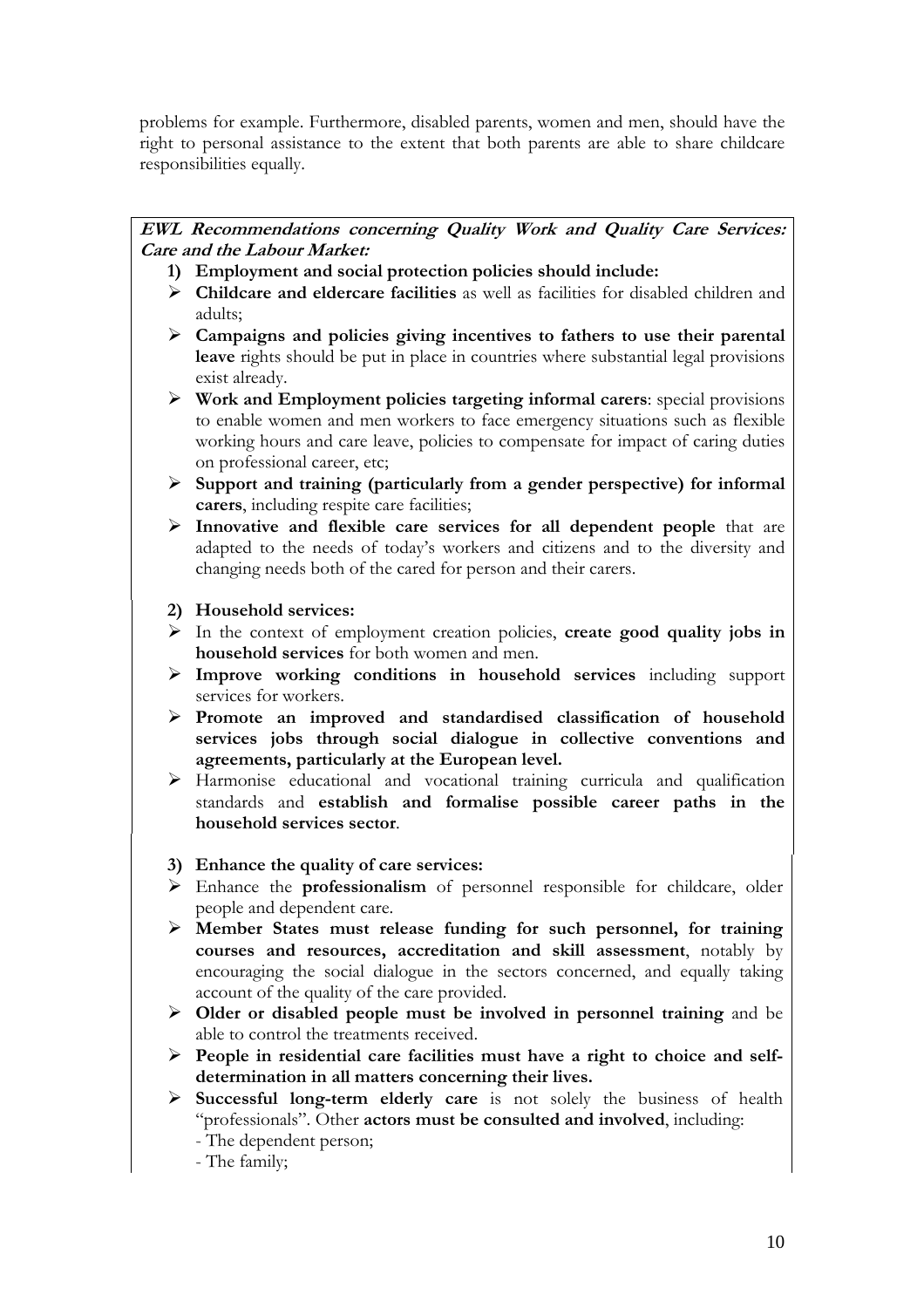- The social partners, especially for defining the policies to be implemented and the resources to be made available;

- Pensioners' and older people's associations, local communities and the NGOs; - Public authorities, in particular local authorities, which have a major responsibility in the matter, because they have a role not only to promote, but also to control the quality of the responses provided, as well as the financial and/or technical assistance to be provided in each specific case.

# **IV. Who Cares? The Case of Domestic Migrant Care Workers**

In certain countries, in order to overcome the problem of a lack of child-minding and/or care facilities, another type of female labour is used, namely domestic workers, mainly women, often immigrants sometimes undocumented and often under-paid. The demand for domestic workers is growing in the EU as a result of changes in the economy and society. In many situations, it has become necessary for households to employ women who are migrant workers so as to allow the parents who employ them to be active in the workplace and in society.

 While some countries have taken steps to facilitate the migration of women domestic workers, immigration laws which are generally very limited can lead to the illegal entry of women, which in turn leads to illegal residency and undeclared work. Finding herself in a particularly precarious situation, the undocumented domestic worker is vulnerable to all kinds of abuse: long working days, being paid less than the minimum wage, no leave or holidays, and losing her job if she becomes ill or pregnant. Physical, psychological and/or sexual abuse is also commonplace.<sup>[7](#page-10-0)</sup>

**EWL Recommendations concerning The Case of Domestic Migrant Care Workers:** 

- 1) Migration policies should be developed, which take into consideration the **existence of emerging needs, in particular in the domestic sector, care of children and older or dependent people** and providing care in the home.
- 2) Migrant workers should be granted a **residency and work permit and training** to enable them to work. This permit should allow them to change employer or to move into a different sector of employment.
- 3) **Domestic work should be subject to regulation** which guarantees that the worker can benefit from the full range of social rights and social protection.
- 4) All migrant workers, regardless of status, should be entitled to **basic human rights**, as guaranteed by the international Covenants on Economic, Social and Cultural rights, and on Civil and Political Rights, the UN Convention on the Rights of the Child, the European Convention on Human Rights and the EU Charter of Fundamental Rights, including: the right to health care, to organise, to fair labour conditions, to education and training, to shelter, to family life, to moral and physical integrity, to equality before the law.

 $\overline{a}$ 

<span id="page-10-0"></span> $<sup>7</sup>$  Maria Miguel Sierra's contribution in the Report of the workshop Empowering Migrant Women</sup> Living in the EU, organised by Solidar and the European Women's Lobby at the Social Platform Conference 'Building Social Policy on Fundamental Rights', Brussels, 12 October 2005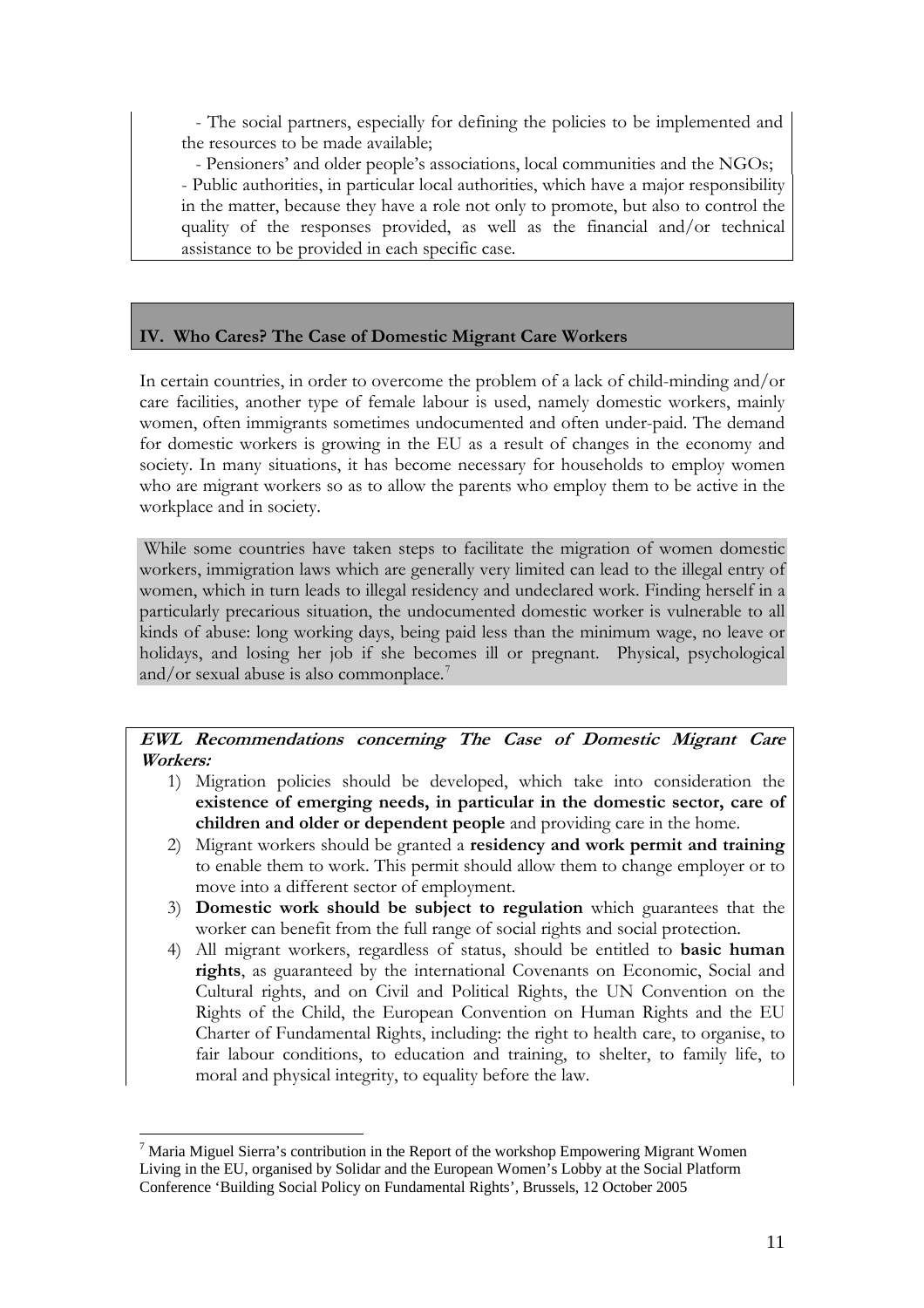- 5) **Strategies which aim to facilitate and enable migrant care workers to gain regular employment** should be developed, in particular in terms of recognition of diplomas, adequate vocational training allowing them to access to more qualified jobs, provision of positive measures in order to promote the practice of hiring immigrant women, courses, including language learning, knowledge of existing human, civic and social rights in the host society, where relevant, as key tools for social integration.
- 6) Initiatives started by migrant women and the **networking** of organisations of migrant women care workers should be supported.

## **V. European Union Policies and Care**

 In practice, policies to reconcile work and private life are often directed towards women, thus perpetuating the caring role for women. Policies to promote the role of men in care and family responsibilities and encouraging men to take parental leave are needed. Childcare is a policy priority in Member States, however the approach varies in focus and ambition.

Care policies and services for older people, dependents and children, including maternity, paternity and parental leave provisions, are absolutely fundamental elements to achieve gender equality. **Women and men should have the choice to engage in paid work, and to have children and a family, without being deprived from their freedom of making the full use of their right to employment and equal opportunities. This must be supported by adequate legislation and social policies.** 

As mentioned in the introduction of this paper, the EU has recognised on several occasions the importance of the reconciliation of private and working life for women and men. In the Commission's **Roadmap for equality between women and men (2006- 2010)** there is a strong message regarding the reconciliation of work and private life, in particular the Roadmap calls for achievement of the Barcelona targets on childcare and development of other care facilities that meet the care needs of older people and of people with disabilities; reconciliation policies must be equally available to women and to men; quality of care services should be improved and the qualifications of staff, mainly women, developed and better valued; and that men should be encouraged to take up family responsibilities, in particular through incentives to take parental and paternity leaves and to share leave entitlements with women. Furthermore, with the endorsement of the European Gender Equality Pact at the European Spring Council in March 2006, all Member States have committed to strengthening the gender equality aspect of the Lisbon process, and in particular they have committed to particular measures to promote a better work-life balance for all.

**Social Services and European Policy:** In a European context the issue of state subsidies and public funding for care services is increasingly becoming pertinent as social services of general interest have received much attention from policy makers, NGOs and the media recently due to the debate over the Commission proposal for a directive on services in the internal market. In its amended proposal for a directive on services in the internal market the Commission excluded *"social services relating to social housing, childcare and support to families in need"* from the scope of the Directive. In response to this, the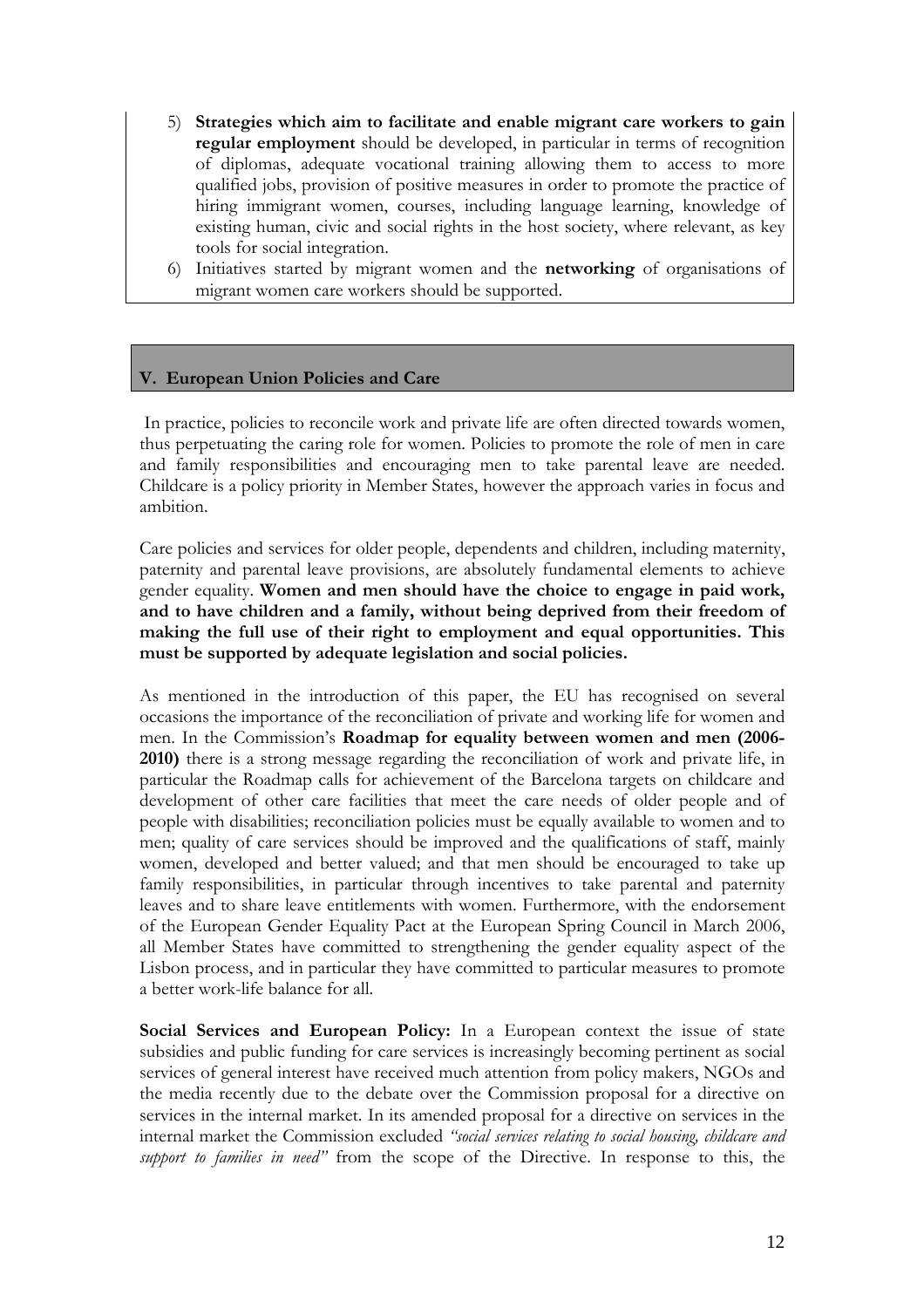Commission released the Communication Implementing the Community Lisbon programme: Social services of general interest in the European Union  $^8$  $^8$ on April 26, 2006.

This is an ongoing process where the next steps are for the Commission to continue its consultation with Member States, service providers and users of services. The main issue is to take better account of the diversity of social services and to consider how the specific characteristics of social services of general interest can be used by both the Commission and Member States and to clear up legal questions concerning the application of the Community rules to the development of social services. However, the health services sector, was not covered by the Communication on social services. EWL believes that some social and health services are closely related and these should be debated in future consultations.

# **EWL recommendations for European policies and care:**

**Implementation of current EU policies and legislation concerning gender equality and reconciliation of work and private life:** 

- **1)** Fully implement current EU and Member State policies on gender equality in employment and in particular European Gender Equality Directives and **fully implement the Integrated Guidelines for Growth and Jobs** (2005-2008), Guideline 18 to "Promote a life-cycle approach to work".
- **2)** Fully implement all measures in the Commission's **Roadmap for equality between women and men** and in particular, those measures concerning work/life balance.
- **3)** Fully implement the **European Gender Equality Pact**, and in particular measures to promote a better work-life balance for all.
- **4)** Full use of **Structural Funds** resources to fund provision of care services and support for families of dependent persons.

## **Provision on childcare:**

- **1)** Ensure the achievement of the **Barcelona childcare targets**.
- **2)** Update and revise the Council Recommendation of 31 March 1992 on child care (92/241/EEC). Implement measures suggested in this Recommendation.

# **Maternity/paternity and parental leave:**

- 1) **Revise Directive 96/34 on parental leave** in order to establish a lengthier leave (at least 6 months long per parent) and entitle the parent on parental leave to an allowance that is comparable to their full salary. Make the parental leave period non-transferable between parents and leave must be shared equally between parents. The revised directive should also be extended to include other forms of family leave, and ensure the ability to obtain social security rights during these periods.
- 2) Entitle women on **maternity leave** to an income equivalent to full salary in all Member States, and guarantee that the periods of maternity leave are included for the purposes of calculating pensions and insurance.<sup>[9](#page-12-1)</sup>

 $\overline{a}$ 

<span id="page-12-0"></span><sup>8</sup> **(COM (2006) 177 final)**

<sup>&</sup>lt;sup>9</sup> See the opinion of the European Parliament's Committee on Women's Rights and Equal

<span id="page-12-1"></span>Opportunities. Attached to the Employment and Social Affairs Committee's Report A5-0155/2000.